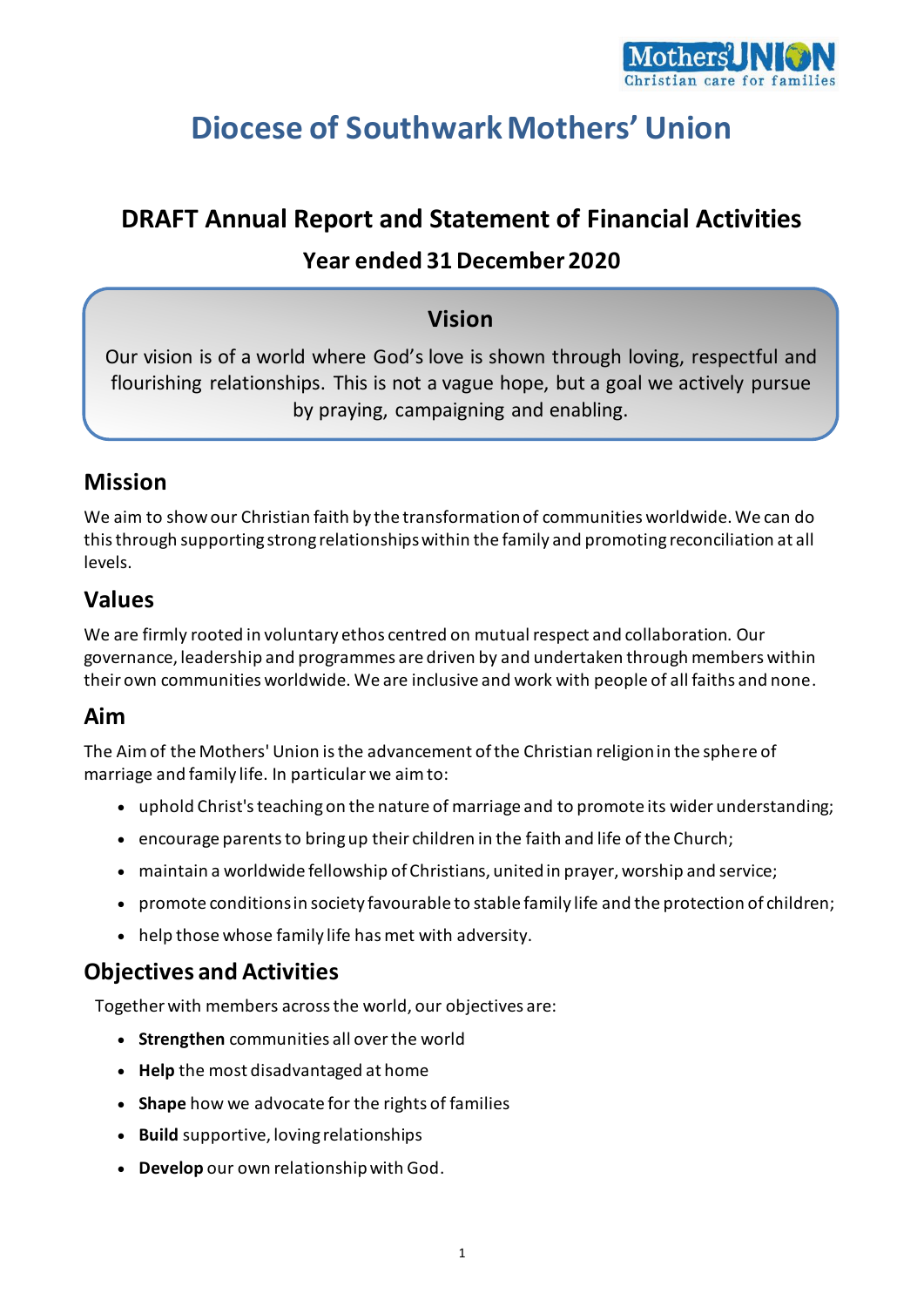# **Achievements & Challenges**

The MU theme in 2020 has been *Building Hope and Confidence*: We have all been challenged to build our hope and confidence as we have all sought to work together in the context of a worldwide pandemic. However, in spite of limited ability to meet with people face to face, to travel and connect with friends and families, the Mothers' Union in Southwark has continued to be proactive in responding to some of our most vulnerable communities at home and abroad.

### **Strengthening communities all over the world**

The Mothers' Union across Southwark continues to be active in raising funds for community development, emergency relief and support for the MU worldwide. In 2020 the Central MU charity sent out a plea for urgent funding to allow it to continue with its work worldwide and at home. Southwark MU immediately sent in £10,000 from its diocesan reserves to support this call. In addition, local branches and individuals also responded to the challenge. More than £875k has been raised to date worldwide.

Other campaign issues responded to during the year included:

- The 'Big Give' appeal for the Democratic Republic of Congo which was supported by numerous individuals and branches including those in Woolwich.
- The MSH Christmas Appeal which raised over £124,000 worldwide to support the work of the MU. Thanks are sent to all members who contributed to this individually or through their branch.
- Fundraising along with member donations which have increased the MU Overseas Fund.

Local groups too have been working hard to support organisations which work overseas. Three hundred beanie hats were sent off to 'Knit For Peace' in Hampstead. This is an organisation that distributes items to over 200 outlets, including hospitals, women's refuges, refugee drop-in centres, prisons, community groups, and hospices as well as to developing countries and refugee camps, or those living in the rubble in Syria.

### **Helping the most disadvantaged at home**

Across the Diocese a number of MU funded projects are supported as well as those initiated by local branches:

*Metamorphosis:* Metamorphosis is Mothers' Union's approach to enabling and supporting meaningful relationships with God. Through these dialogues we have been inspiring transformation in individuals, churches and communities. The Metamorphosis process has enabled the Church and MU to build confidence and faith and engage with communities, bringing hope across 10 countries for over a decade.

*Away from it All (AFIA):* Offering holidays for families has been particularly challenging with numerous lockdowns in place. Nevertheless, the fund has been used creatively to reach out to families in need. In February 2020, £1,000 was given to a school in South London, which has children with very complex needs. This enabled two children to attend the holiday Play scheme. This was a huge success and extremely worthwhile. This is an approach that Trustees feel is something that should be repeated.

Of the seven holidays that were booked, three were subsequently cancelled; the families preferring to postpone until 2021. Of the 4 families supported two of these were to the B and B hotel in Eastbourne and two families chose to go to the Combe Haven caravan park at St. Leonard's on Sea.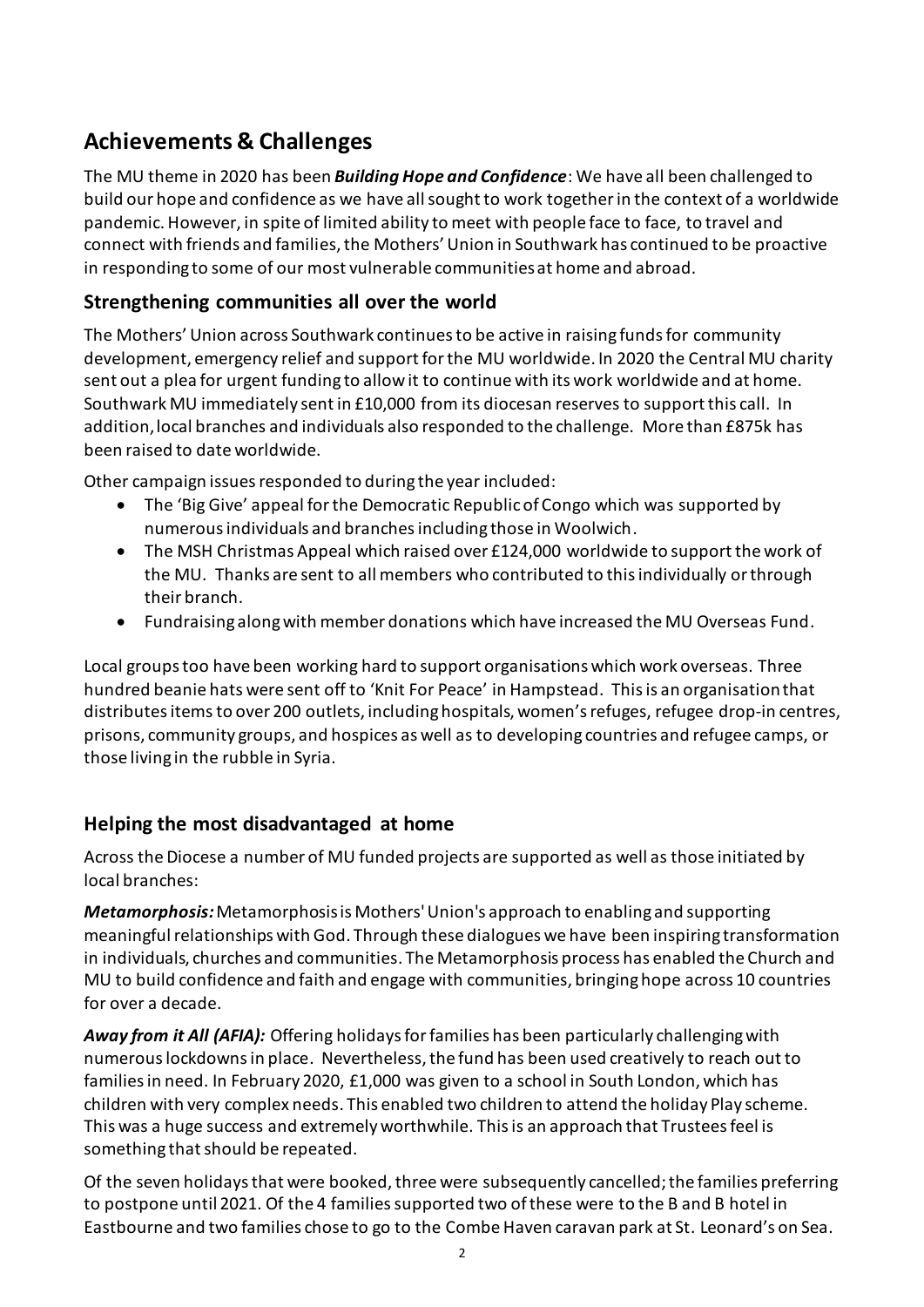The 3 families whose holidays were cancelled were given a voucher to the value of £100 each, to enable them to enjoy a treat.

Each of these holidays supported families with really significant needs, thanks are given for all who continue to fundraise for this important offering:

- A mother with a long-term medical condition with associated stress, compounded by a significant near-death admission to intensive care.
- A family who had been subjected to extreme domestic violence and been forced to move house several times.
- A vicar with his wife and 4 children who had been working very hard and was struggling to pay fuel bills.
- A mother, father and 3 children who were being terrorised by neighbours, which was causing a serious detrimental effect on the physical and emotional health of the family with high levels of anxiety in the children, one of whom has autism.

*Supporting families of those in Prison*: Sadly, no visitors are allowed and prisoners continue to have restricted access to others. Although Jan Gosling is involved in weekly meetings to discuss the way forward it is clear that at the moment there can only be virtual support. Online play time and a posted play pack has been organised but not all prisoner families' addresses are available. The MU continue to be called to pray for all prisoners and their families in these days of even more separation, all of which is causing mental stress and illness.

*Communicating English*: Although the groups have not been meeting during the pandemic those who have been helping have been able to keep in touch with those invited to join the programme with the hope that the group at St. Augustine, South Croydon will be reignited early in 2021. The same applies to the group at Christ Church, Purley. Resources are still available for other groups who would like to start and everyone continues to pray and give thanks to God for all that is done and for all those in need.

### **Advocate for the rights of families**

### *Gender-Based Violence*

.

Each year the MU engages in the global campaign - 16 Days of Activism against Gender-Based Violence. This included

- Opportunities for personal prayer and reflection.
- Socially distanced services based on a special MU service for Global day (St. Barnabas, Sutton).
- Engaging with the online Protest NoMore1in3.

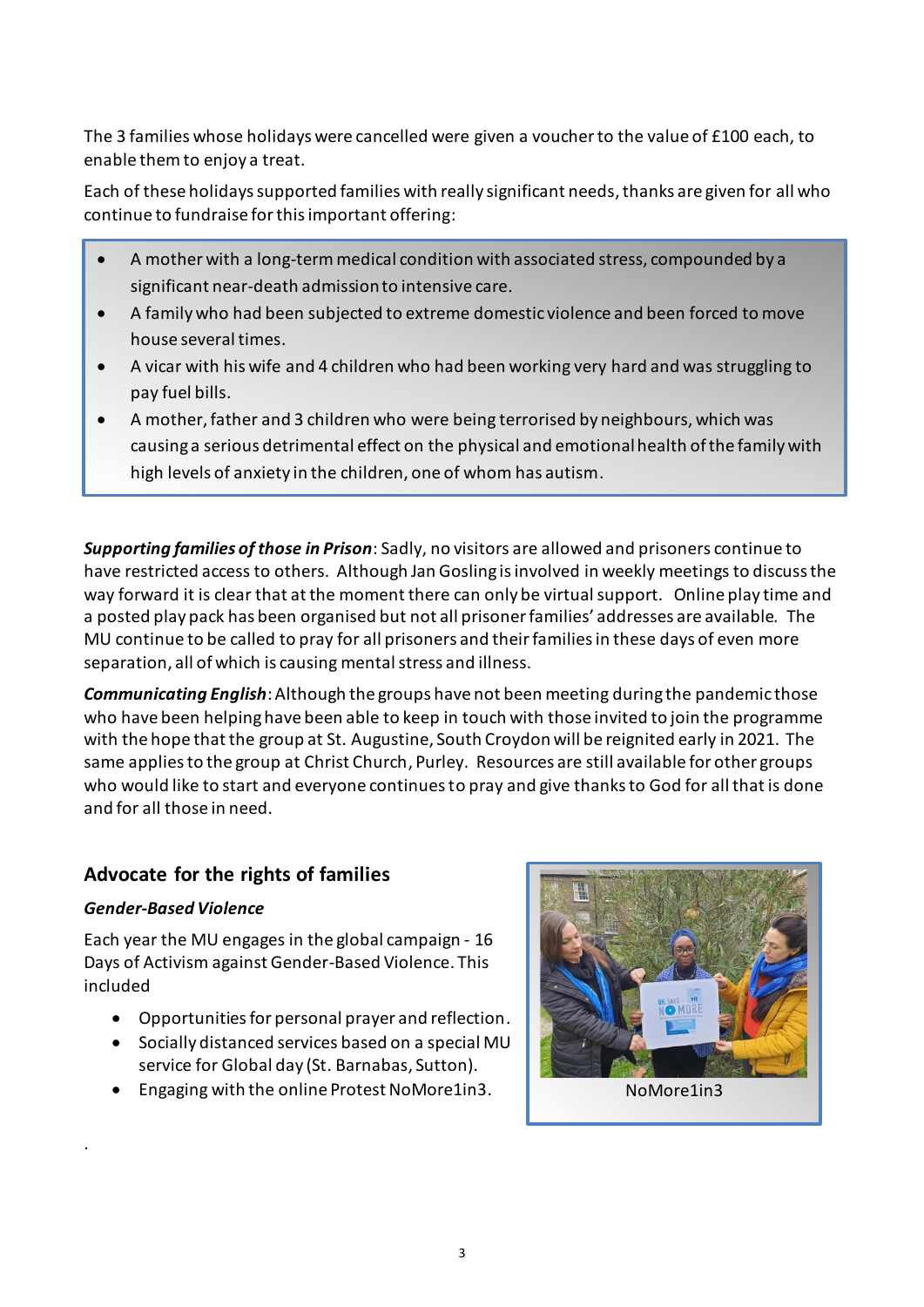*Supporting the women in need:* Sadly, during the pandemic The Lily Trust which had previously been supported by the MU closed without forewarning. Nevertheless, a number of branches have been involved in collecting and distributing resources for local Women's Refuges in Croydon, Sutton and Reigate & Banstead. This work has both supported women in need and their children as well as raised awareness of the permanent and increasing effect of domestic abuse. Examples of these actions include:

- St. Mary, Addington donated £200 to their local refuge.
- St. Dunstan, Cheam with others in the Sutton Deanery, regularly collecting donations for items including toiletries, biscuits, chocolates and crackers, plus, for the 4th year, got Homebase to donate a large real Christmas tree, which the children at the refuge loved decorating.
- The Horley Branch provided supermarket vouchers for Reigate & Banstead Women's Refuge which houses 11 women and their children at any one time. They also sent 12 packs of nappies, 3 bags of baby clothes, 1 toy, 8 general baby items, 37 general toiletry items, 10 maternity items.



St. Mildred, Addiscombe delivered about 500 items of toiletries, baby items, children's books, toys and games to the local women's refuge & the Lily Trust

### **Building supportive, loving relationships**

*Nurturing membership:* The main focus for many Branches in 2020 has been to nurture its membership at a time when many felt incredibly vulnerable. The increasing use of technology has been seen as a vital lifeline for local groups to keep in touch. This has been facilitated through WhatsApp groups, Zoom as well as emails. These tools have been used to support each other through prayer and fellowship and to keep members up to date with all the helpful communications and support available from the MU nationally. The range of activities online included:

- A fortnightly short story book club meeting on zoom (St. John's, Caterham).
- Sharing crafts and presentations using YouTube (St. Augustine's, Grove Park).
- Celebrating VE-Day; finding out more about a link Diocese; mindfulness colouring (Horley).
- Virtual outings shared with other branches facilitated by St. Mildred's, Addiscombe.

However, for those members without access to technology significant work has been done to reduce their risk of isolation through the use of phone calls and access to printed material. Members have demonstrated love and care by keeping these individuals connected as well as offering practical support when particularly older members have been self-isolating.

Some events have however taken place face to face. At the beginning of the year fundraising and social events did take place e.g., music quiz, afternoon tea parties, and bring and buy for MU funds.

After the first initial lock down confidence returned with a number of branches engaging in face-toface events all be it within the rules of social distancing. These included: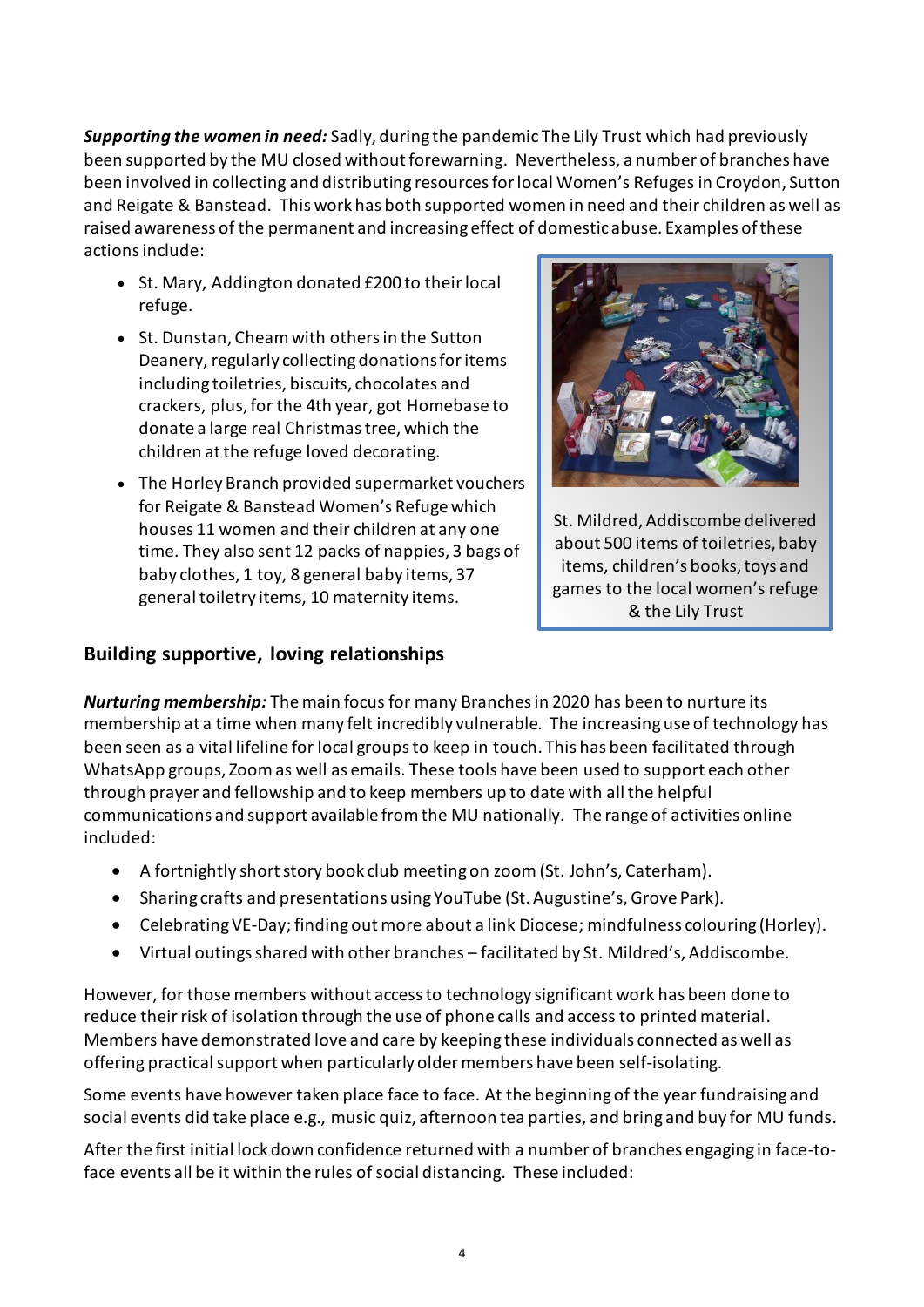- VE Day garden party (Sutton): MU members and passersby were welcomed to eat, drink and dance; offering support particularly forthose who had not spoken to anyone face to face for many months.
- Summer mini tea parties (Horley): To give support to members and raise funds for MU. Hosts agreed to open their gardens and up to 5 other members took their own tea. So successful we repeated the teas on 2 further occasions with hosts providing refreshments.
- A Produce Stall outside with donations to the Mothers' Union (St. James, New Malden).
- Walks around the parish to different members' homesfor doorstep prayers and conversations (St, John's, Caterham).

As Christmas arrived with restrictions continuing members thought creatively around how they could support each other including:

- St. Andrew and St. Mark's, Surbiton put together small bags individually wrapped with a Christmas teabag and Biscoff biscuits. These were given to all members and supporters with an MU Christmas card.
- Horley Branch provided Christmas pastoral gifts to lift members spirits as Christmas approached without the usual interaction.
- At Christ Church,Gipsy Hill one member arranged to demonstrate how to make Christmas wreathsin her garden at a distance. They were sold and donations given to MU.

*Supporting the vulnerable*: The MU members have continued to support those suffering from or caring for people with poor health in the community which has been particularly difficult due to the restrictions to those in hospital. Sadly, the successful project known as Tea @ 3 at the Evelina Children's Hospital(based at St Thomas' Hospital) had to be put on hold as a result of the pandemic. Nevertheless, knitted items have been delivered to the hospital. In addition, many knitted baby items were delivered to:

- the special care baby unit at St Helier, (Sutton Deanery)
- Croydon University hospital (St. Mark, Sth Norwood,) this included 21 cot blankets and 33 premature baby matinee jackets.

At St Barnabas, Sutton two members have helped in the community. One delivering prescriptions for the local pharmacy, and one helping at the local vaccination hub. At Mortlake one member has made scrubs for care homes and in Motspur Park they gathered toiletries for Kingston Emergency admissions.

VE Day Garden celebration: Donations were given for the food which raised £48.70 for NHS Charities.



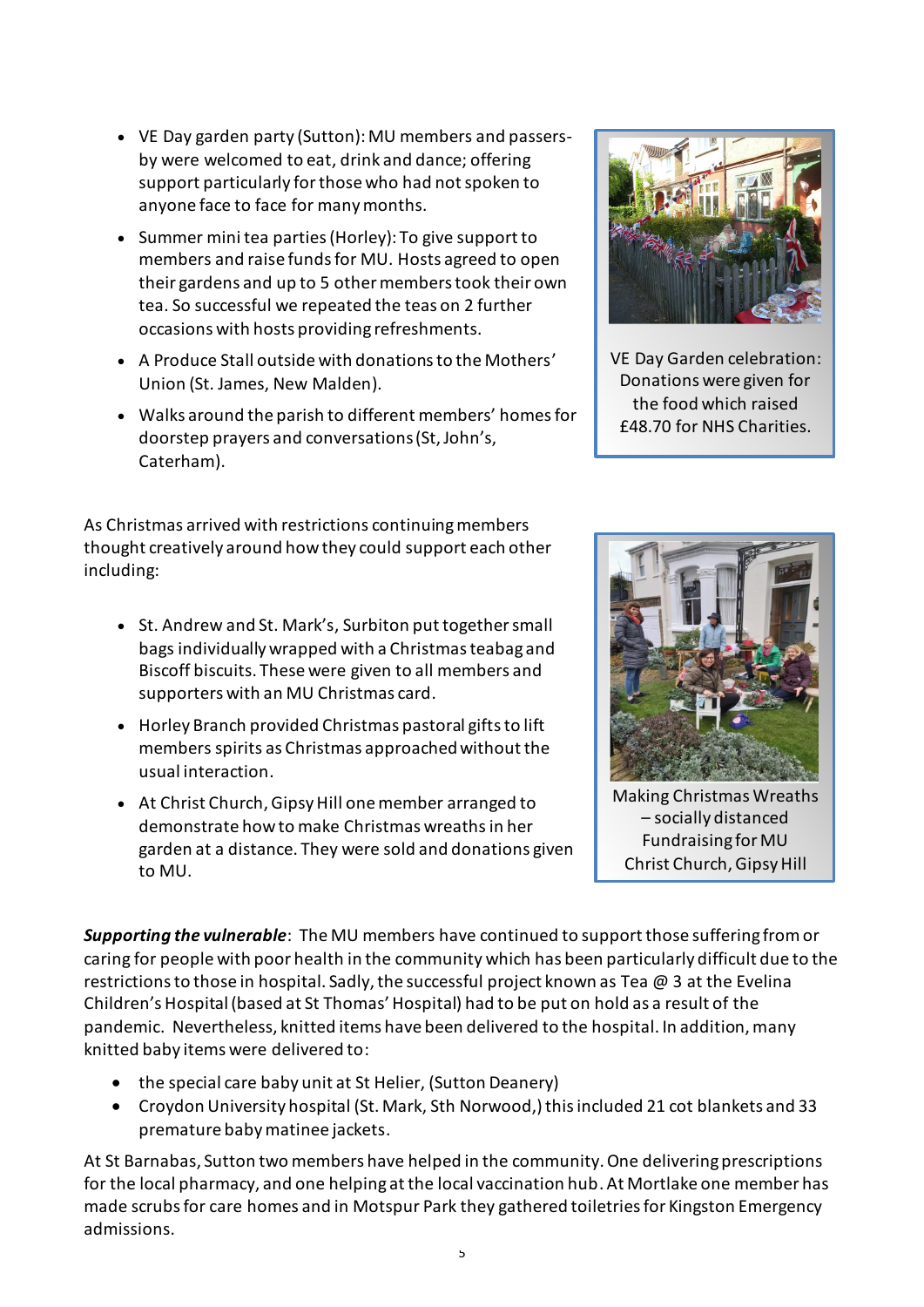Members in local MU branches have been involved through their churches, in supporting those in need during this difficult year. This has included:

- Support for Foodbanks, food boxes(Redhill, Woolwich incl. St. John's, Deptford & Kingston)
- Delivering Christmas dinners to the needy on Christmas eve. (Woolwich)
- Provision of tablets for homes schooling delivering four basic laptops to a local CoE Primary School (Horley)



Writing Christmas cards for those using the foodbank

### *Engaging with families locally:* Branch members continue

to engage with local families leading and participating in a range of spiritual, social and practical activities along with their church communities. This includes:

- Horley branch, led a project with members of the congregations to knit Christmas Angels tree decorations. This resulted in 200 angels being hidden on The Acres housing estate, exceeding the original goal of 150. A further 24 were placed in a box in the café and 36 used by St. Francis' Pastoral Team as gifts to the isolated and vulnerable.
- 
- Two members at the Tadworth Branch who are normally involved with the weekly Saturday café have taken to delivering cakes themselves to people who would normally attend the café.
- A number of branches have continued with their work to support baptism families, including cards for anniversaries (e.g., Sutton;Caterham).

### **Developing our own relationship with God**

Throughout the year the Mothers' Union in Southwark has continued to witness in prayer and worship, although much of this has been on line. This has included:

- Monthly topical Discussion & Prayer evening on zoom in the Reigate deanery.
- Cathedral prayers as well as area and deanery mid-day prayers supported online through zoomwith contributions from members across the diocese.
- Diocesan retreat session held on line and facilitated by Caroline Welby.
- Diocesan Advent service held on Tuesday, 1st December, on Zoom which was led by the Revd Canon Les Wells. Originally, the service was due to be held at St. Bartholomew, Horley where he is the team rector.
- Local branch services online (anniversary celebrations at St. Augustine's Grove Park; Deanery service at St. Mildred's Addiscombe as part of 16 days of Activism).

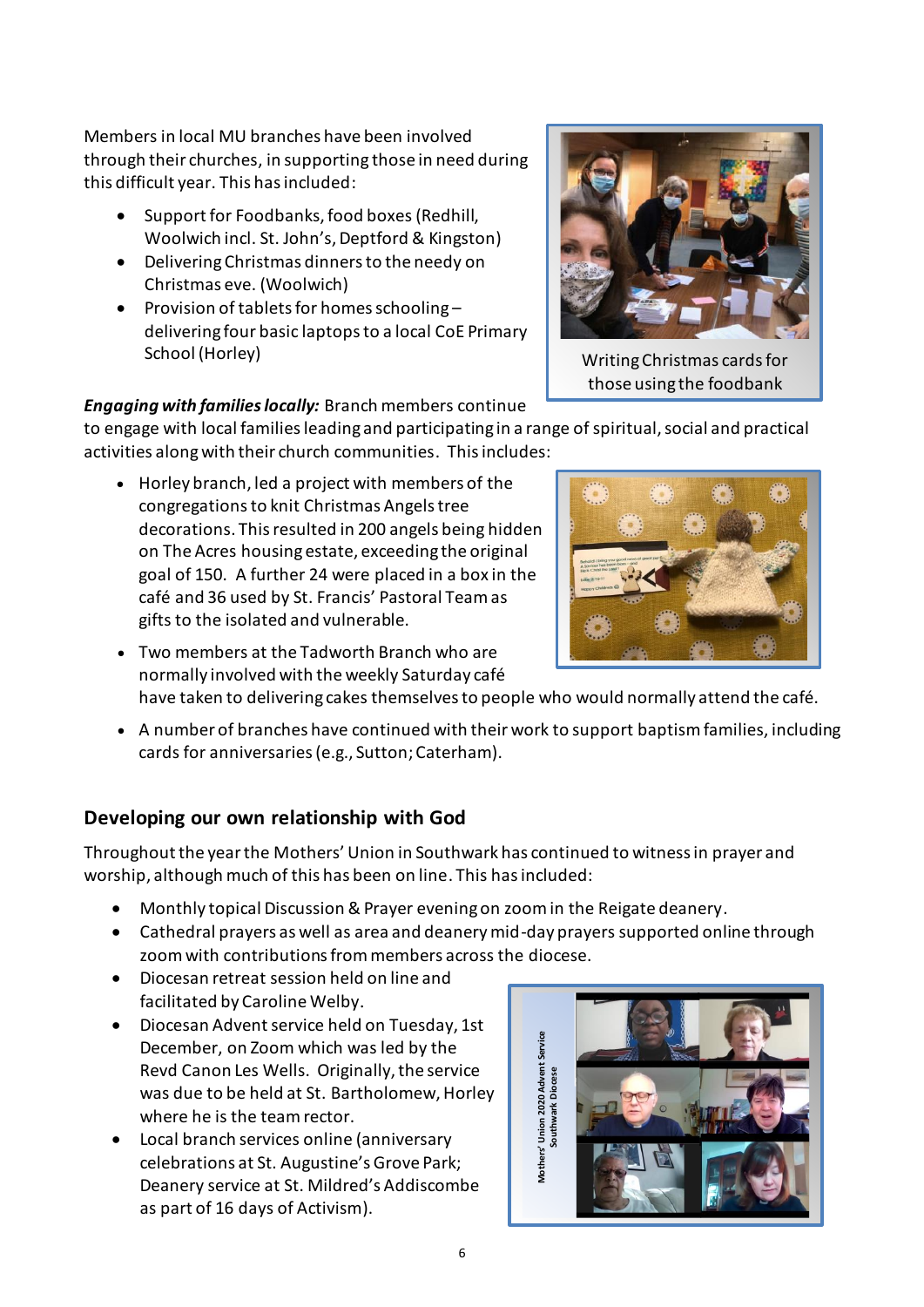When the opportunity arose some socially distanced worship also took place:

- Prayers and poems on Remembrance and Christmas (St. Johns, Catford).
- Wave of Prayer in Church and coffee in memorial gardens, (St. Barnabas, Sutton).
- Christmas Communion service (St. Paul's, Hook; St. Barnabas, Sutton).
- Celebrating Mary Sumner Day at the 10am eucharist (St. John's, Caterham).
- VE Day service (St. Barnabas, Sutton).

Mary Sumner Day 2020

Other activities included

• St. John's, Old Malden members producing a booklet titled "Joy to the World "where members had sent in a favourite poem, reading or prayer,

# **Moving forward in 2021**

The 2020 theme of Building hope and confidence was timely and pertinent, and this year has shown how members have been reaching out to each other and to the wider community in their suffering during this global pandemic. In recognition that the effects of COVID-19 will continue to be felt across the world for years to come the MU seek in 2021 to build on this with a theme of *rebuilding hope and confidence*.

In response to this the MU in Southwark is working hard to review ways in which members can continue to be supported to grow and flourish together. The emerging strategy is focused on promoting inclusion in a diverse population across Southwark and the need to set the MU at the heart of the Church and its mission in local communities. The Trustees are therefore developing plans to strengthen communication and understanding of the way the MU can work effectively to provide hope and confidence in its Christian care for families.

# **Safeguarding**

As an organisation concerned with Christian principles and ministry in family life, the nurture and protection of children, young people and vulnerable adults is at the heart of Mothers' Union. Both individually as members and collectively as an organisation, Mothers' Union fulfils its duty to protect children, young people and vulnerable adults, doing everything possible to ensure that they are safe when involved in Mothers' Union activities.

Safeguarding policies and practices issued by the Anglican Church, and the Anglican Consultative Council (ACC) charter for the safety of people within the churches of the Anglican Communion are followed. Guidance is shared with members to help identify those who may present a risk to others and, should this occur, how to seek appropriate pastoral support for them.

During the last year the vulnerability of many has become more evident and so the MU is continuing to find new ways to build strong links with local parish and wider church leaders in helping each other to keep safe.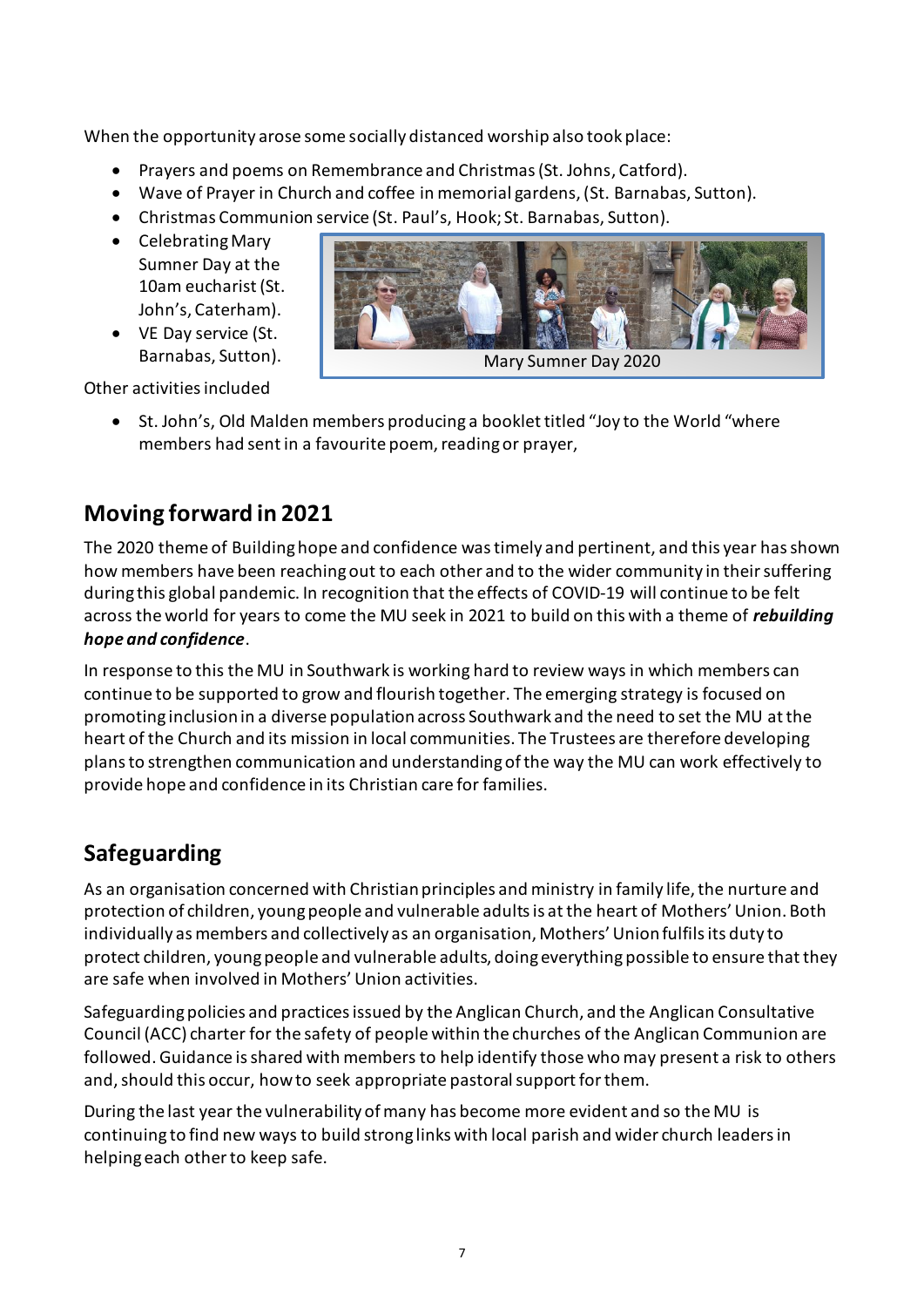#### **Data Protection**

As an organisation the Diocese of Southwark Mothers' Union takes its duties under the relevant Data protection legislation seriously. Its actions are guided by Diocesan policy and advice from Mary Sumner House. Work is underway to ensure access to privacy notices are available through the web site and in hardcopy. Guidance to role holders has been circulated along with consent forms to be used in line with Diocesan and Central MU advice. The Trustees have made it a priority to maintain good Information Governance practice and provide support to all those responsible for holding personal data.

### **Financial Review**

Under the Charities Act 2011, the Trustees have prepared a statement of accounts for 2020 which gives a true and fair view of the state of affairs of the Mothers' Union Southwark Diocese. Full details can be found in the Annual Accounts.

*Accounting Policies*: The accounts have been prepared in accordance with applicable accounting standards and the Charities SORP.

The accounts include all transactions, assets and liabilities for which the Trustees are responsible in law.

*Financial performance – General and unrestricted funds:* General Funds represent the funds of the Trustees that are not subject to any restrictions regarding their use and are available for application on the general purposes of the Trustees. Funds designated for a particular purpose by the Trustees are also unrestricted. In 2020, £15,000 within the General Funds was held in the designated contingency fund.

In 2020 total income into unrestricted funds was £25,392. Of this income £34,227 was spent from unrestricted funds to support the administration and mission of the Southwark Diocesan Mothers' Union. The net result however for the year was an excess of expenditure over income of £8,835 on unrestricted funds. This was managed through the use of reserves which totalled £53,979 at the beginning of 2020. A donation of £10,100 to the Mothers' Union Emergency Appeal due to the Covid-19 pandemic was made from the General Fund. Unrestricted funds totalling £60,169 were carried forward at 31st December 2020.

### *Financial performance - Restricted Funds*

Restricted funds are to be used for specified purposes as laid down by the donor. Expenditure which meets these criteria is charged to the fund

There were restricted donations totalling £31,114 in the year (this includes money sent to MSH which contributes to the leadership, administration and mission of MU worldwide). These are given to support all the various Diocesan and Mothers' Union Central funds (these are set out in the accounts). The total balance of restricted funds at 31st December was £26,175.

*Receipts:* Collections, subscriptions, donations and interest are recognised when received. Income tax recoverable on Gift Aid donations is recognised when the income is recognised; however, £1480 Gift Aid due in 2019 was paid in 2020, making the total received £5,274.

Funds raised through any other sources, including through sales of literature purchased from Mothers' Union Enterprises (MUe) are accounted for gross.

*Payments:* Grants and donations are accounted for when paid over.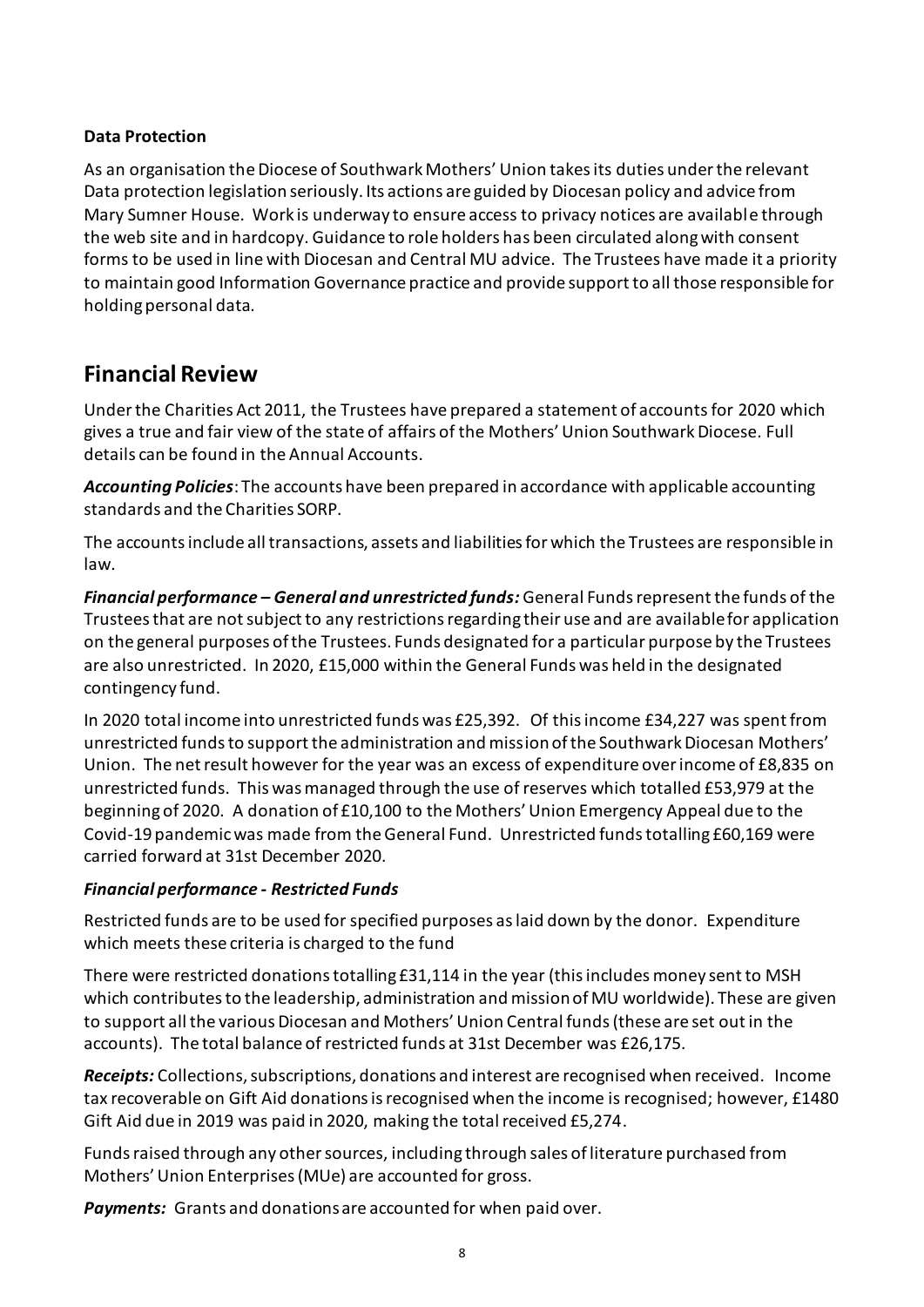*Reserves Policy*: Reserves are defined as income that becomes available and which is to be expended at the discretion of the Trustees in furtherance of their objects, but which has not yet been spent, committed or designated. The Trustees recognise the need to hold reserves to allow protection of the core activities in the event of income shortfalls and to promote balanced strategic planning. Through prudent housekeeping over a number of years, the reserves have been built up to the current level and include a legacy of £26,989 received in 2016 of which £10,000 of this has been allocated to support AFIA and the project focusing on Communicating English.

The Trustee Board budgets and plans its expenditure and intends to maintain reserves that will protect the Charity against income shortfalls. A sum of £15,000 has also been set aside in a designated fund to rent and equip a Diocesan Mothers' Union Office should the present premises become unavailable, and to cover the secretary's salary for 6 months in an emergency.

*Investment Policy:* The Trustees continue to invest in the Central Board of Finance of the Church of England.

### **Communication**

The Southwark Mothers' Union continues to use a range of tools for communicating with its members and the wider community.

This includes joining with the Diocesan website where information about the organisation, services, the wave of prayer and projects and publications are posted resulting in a steady flow of visitors during the year- about 1000-page views in total.

[https://southwark.anglican.org/mission-ministry/faith-in](https://southwark.anglican.org/mission-ministry/faith-in-action/mothers-union/)[action/mothers-union/](https://southwark.anglican.org/mission-ministry/faith-in-action/mothers-union/)

There has also been an active use of Twitter [https://twitter.com/MU\\_Southwark](https://twitter.com/MU_Southwark) . There have been 590 tweets in all. We have 84 followers

The Facebook page has been very successful - sharing information from the wider MU community - nationally and internationally - as well as events and activities within branches and the Diocese.

<https://www.facebook.com/MothersUnionSouthwarkDiocese> During the year 174 people visited the page with approximately 608 views.

Discussions have also been ongoing with MSH as they look to develop communities of interest to connect members more widely.

## **Leadership and Governance**

#### **Leadership**

The affairs of the Mothers' Union in the diocese are managed by the Board of Trustees. Under the Diocesan Constitution and Handbook, revised 2005 and regularly reviewed, the Trustees are elected on a triennial basis. The Trustee Board have been in office since 1 January 2019.

All subscribing members of the MU in the diocese are entitled to vote for the Diocesan President and Unit Co-ordinators; members from each geographical Area vote for their own Vice President and two area representatives on the Trustee Board.

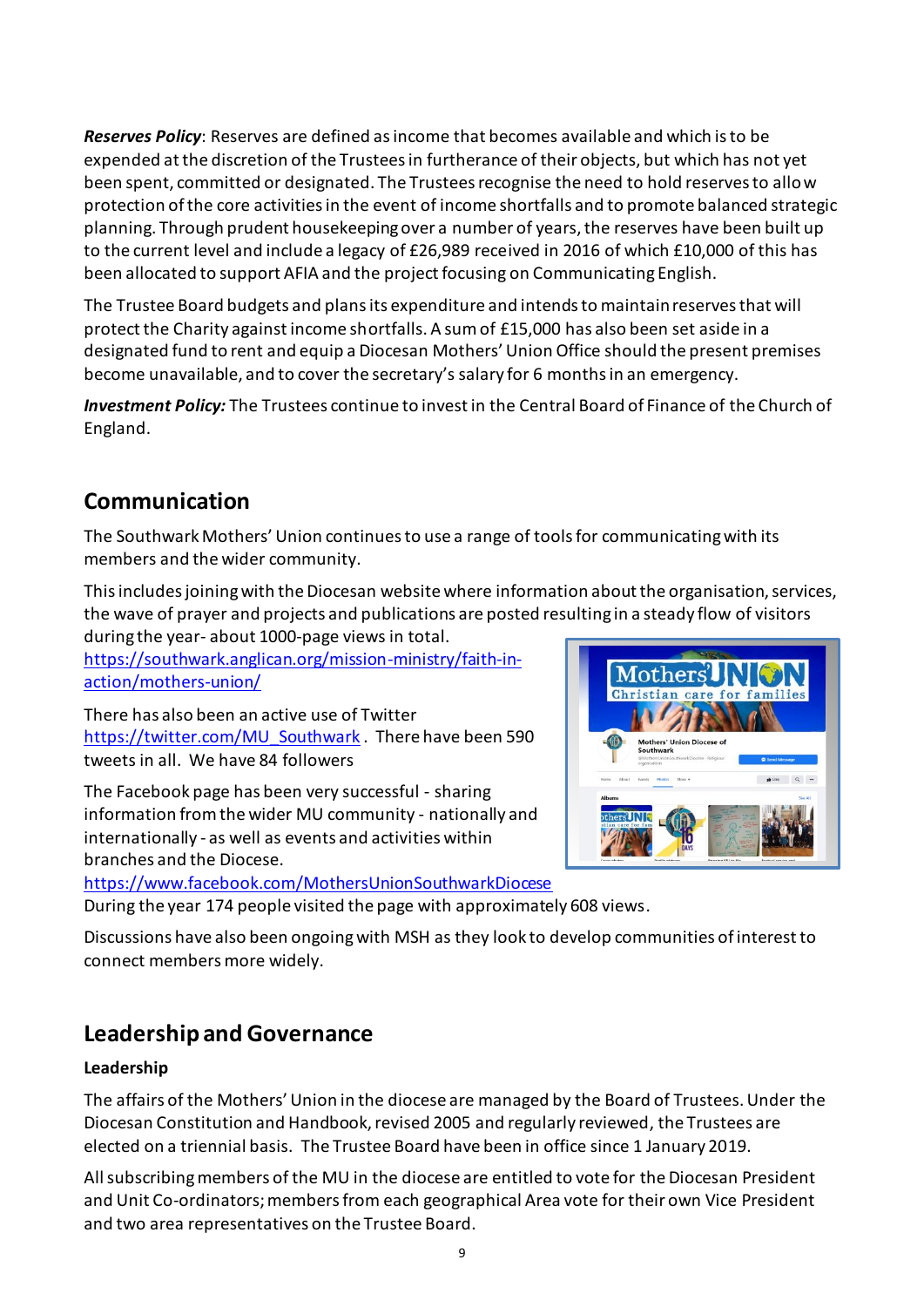The Trustees appoint the Honorary Treasurer and may co-opt up to three additional members with specific skills onto the Trustee Board for the triennial. The Diocesan Chaplain (Revd Esther Foss) is appointed after consultation between the Diocesan Bishop and the Southwark MU President. Also appointed by the Trustee Board are a number of officers listed in Annex 1. The Trustees employ a part-time secretary, who manages the office and provides administrative support for the Trustee Board.

#### **Governance Structure**

The Trustee Board generally meets five times a year to develop and monitor MU plans and duties. Feedback is taken to Diocesan Council, meeting twice a year, when the membership is given the opportunity to vote on proposed plans in line with the aim and objects of Mothers' Union.

This year all meetings since the end of March, including Trustee, Council meetings and Unit meetings have taken place on line as a result of Government restrictions due to COVID-19 outbreak.

The Annual General Meeting (AGM) is arranged for July at which meeting the Annual Report and Accounts are presented to the membership. Council meetings and the AGM are open to all members although voting rights at Diocesan Council are restricted.

Within the Southwark Diocesan Mothers' Union there are four working units reporting to the Trustee Board and to Diocesan Council, coordinating diocesan activity and advising on policy and performance.



Southwark Diocesan Mothers' Union is divided into four geographical areas (Croydon, Kingston, Reigate and Woolwich). These four areas are subdivided into deaneries and thence into branches which coincide in most instances with Anglican church parishes.

### **Membership / Volunteers**

In 2020, there were 60 branches in the Diocese to which over 1085 members belong, in addition to 6 deanery and 44 diocesan members, a total of 1135. Numbers of members and branches are sadly falling and a number of initiatives have been taken to widen the membership with some success across the Diocese.

*Indoor Members* are also well supported by local Branches as well as the additional support of the Diocesan Indoor member correspondent Olu Akitoye. In 2020, 6 new members were added to the list and 2 sadly passed away.

### *Member training and development*

During 2020 branches continued to be supported with information, policies and presentations at Council meetings. In March where it was possible to meet face to face the revised safeguarding policies were presented with training offered by the Southwark Diocesan Safeguarding Advisor. At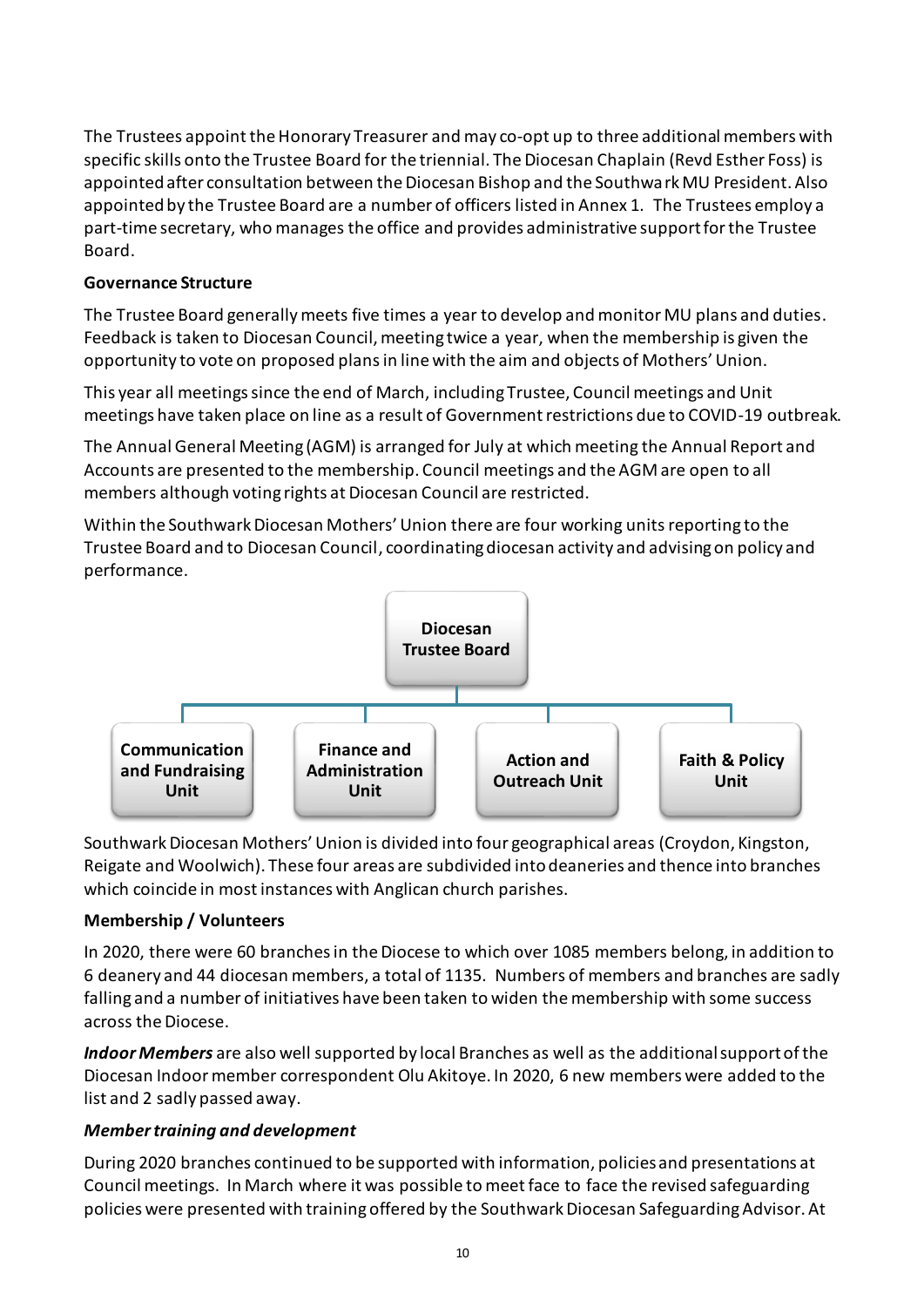the October Council meeting held on zoom members were introduced to tools developed as part of Metamorphosis the MU strategy for community engagement and transformation.

Although Branch leader meetings were established with the Diocesan President more formal training events to support officers were not possible. Plans are being developing to consider future models of flexible online training for officers.

In some areas of the Diocese, branches highlighted significant difficulties in securing leadership capacity to develop and grow their membership. Supporting these areas will be a high priority in the coming year as restrictions start to lift.

Members were also kept in contact through the newsletter which went online as well as resources and programmes of activity through the active work of the communications lead, cascaded down through VPs and area representatives.

#### *Feedback from local Branches*

The engagement of members at branch, deanery and area level is evident through regular reports to trustees as well as in the wide-ranging feedback within this report. Although many branches would normally hold monthly or quarterly meetings, and events throughout the year, many of these have not been possible. Nevertheless, this report provides evidence of the hard work members have continued to do to find ways to offer fellowship and wider community engagement as well as prayer and learning.

Each initiative has been part of our Aim, Purpose and Mission and leaves a lasting legacy on families here in the Diocese and worldwide. The Trustees are proud of the achievements of Southwark Mothers' Union members who offer friendship, care and love to many families within the Diocese and throughout the world.

### **Administrative Information**

The Mothers' Union Southwark Diocese is under the patronage and sanction of the Bishop of the Diocese. It is affiliated to its parent charity, The Mothers' Union (Reg. Charity No. 240531, headquarters at Mary Sumner House, Westminster), but is an autonomous organisation.

### *Registered office:*

Mothers' Union Office, Trinity House, 4 Chapel Court, Borough High Street, London SE1 1HW.

Tel: 020 7939 9459 Email[:mu@southwark.anglican.org](mailto:mu@southwark.anglican.org)

*Bank:* HSBC, 66 High Street, New Malden, Surrey KT3 4HD

*Independent Examiner*: Mr A J Kett FCA, Little Dolby, Ifield Road, Charlwood, Surrey, RH6 0DR

Trustee Board members are appointed for three years from 1 January 2019. A list of Trustees and other officers can be found in Annex 1.

# **Report Approval**

This report was approved by the Trustees on  $16<sup>th</sup>$  June 2021 and signed on their behalf by:

*Comfort Idowu-Fearon*

Diocesan President (Southwark MU)